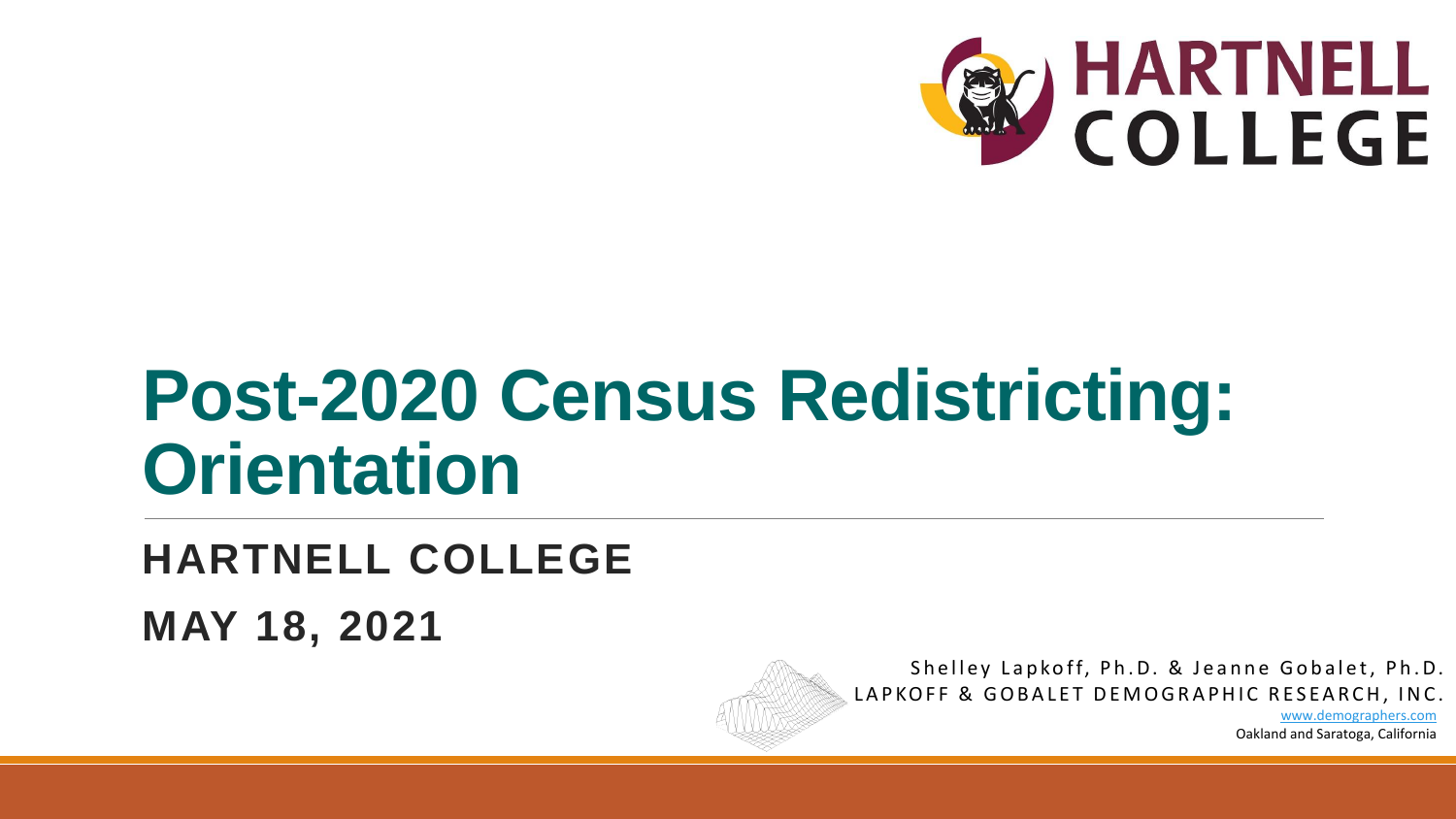#### **Agenda**

## **What is redistricting?**

- **Legal requirements (as demographers understand them)**
- **Trade-offs when applying criteria**
- **IDENTIFY COMMUNITIES OF INTERTY**
- **Timeline**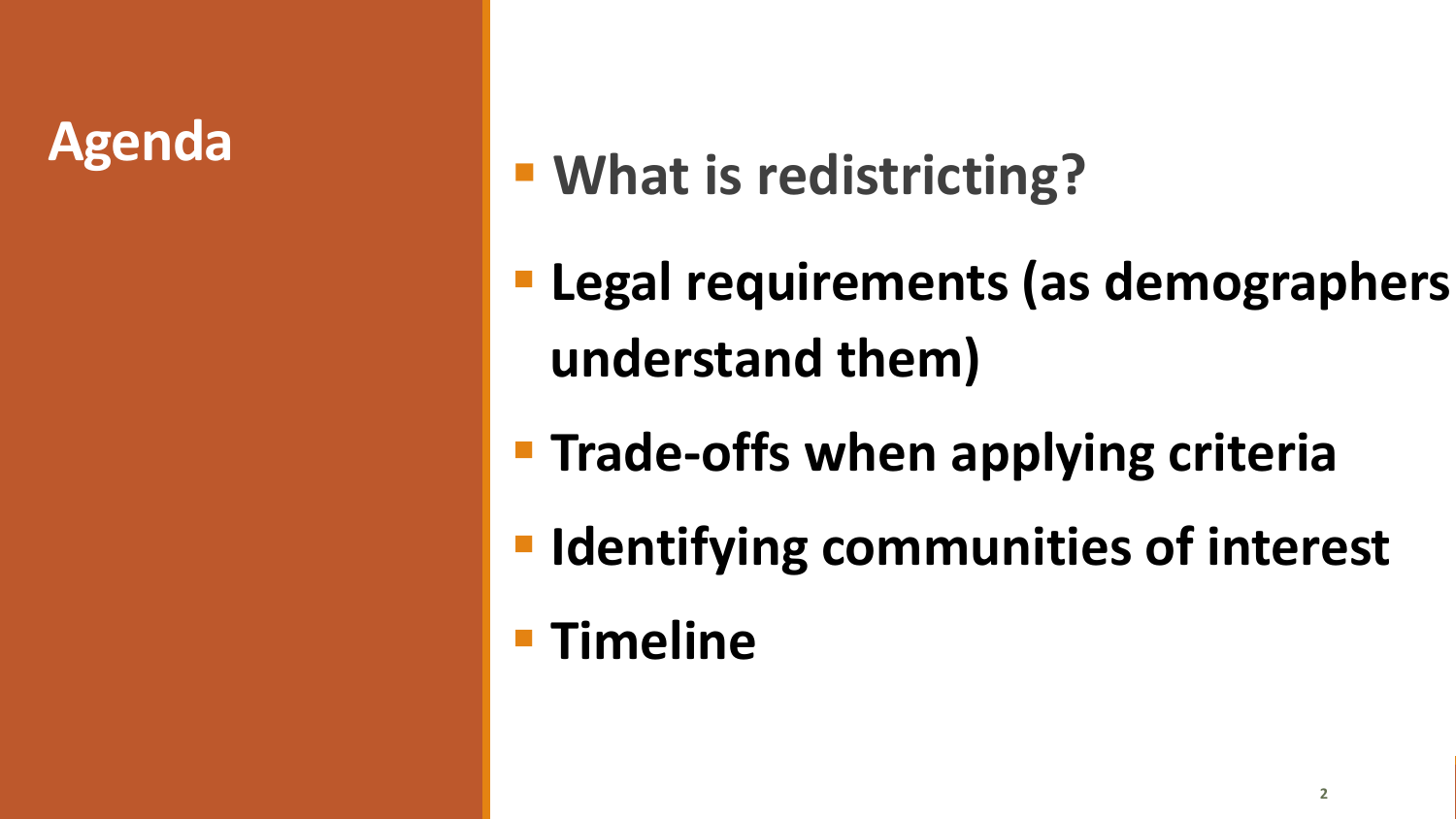## **What is Redistricting?**

- **Every 10 years, all school districts that elect boards by Trustee Area must redistrict (adjust Trustee Area boundaries to have equal total populations)**
- **Federal and state laws apply**
- **Each board must adopt new Trustee Area boundaries before March 1, 2022 (by law)**
- **New Trustee Areas will be in force until after Census 2030**
- **Current Trustees complete their terms of office even if they no longer live in the Trustee Area they were elected to represent**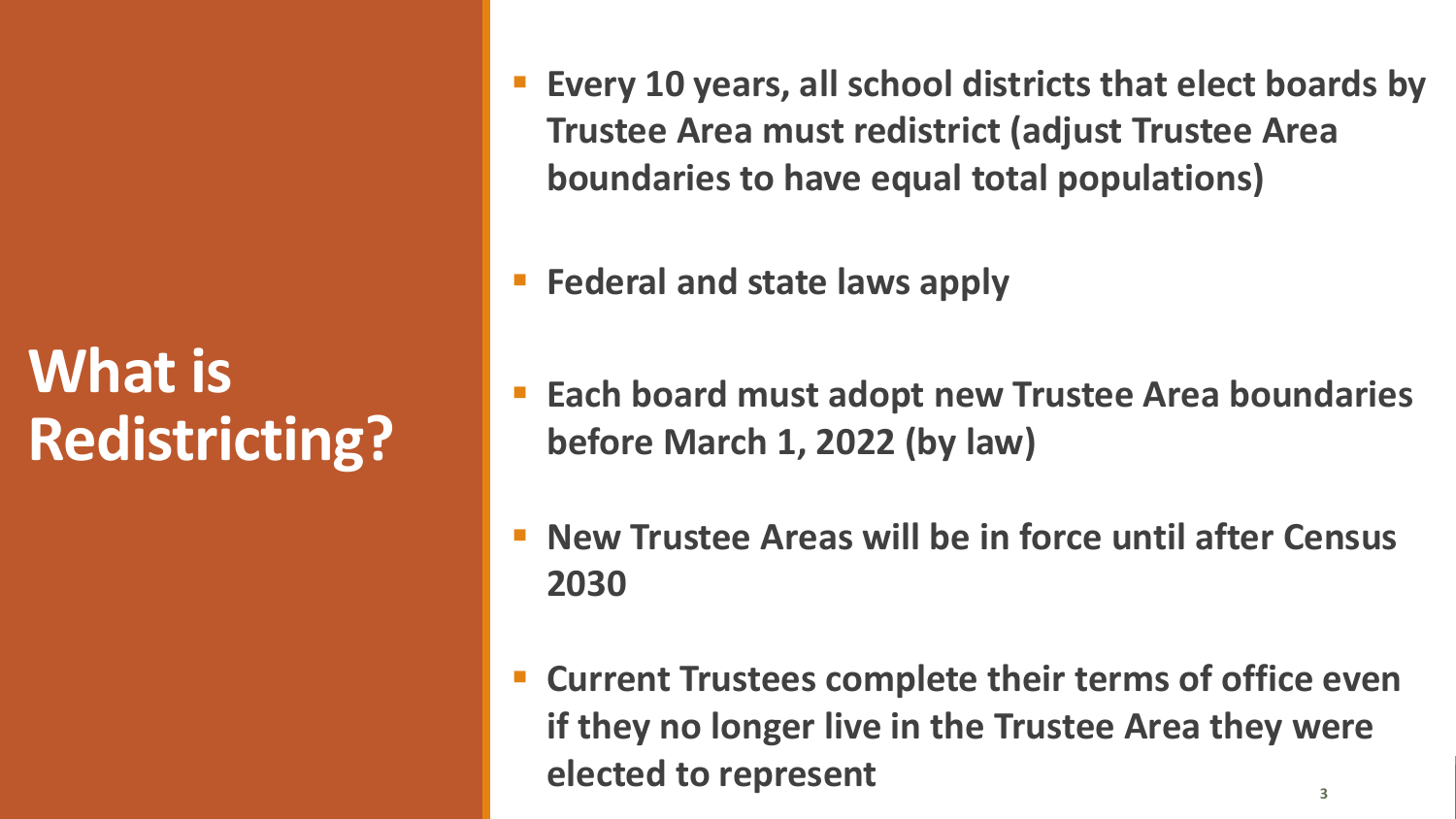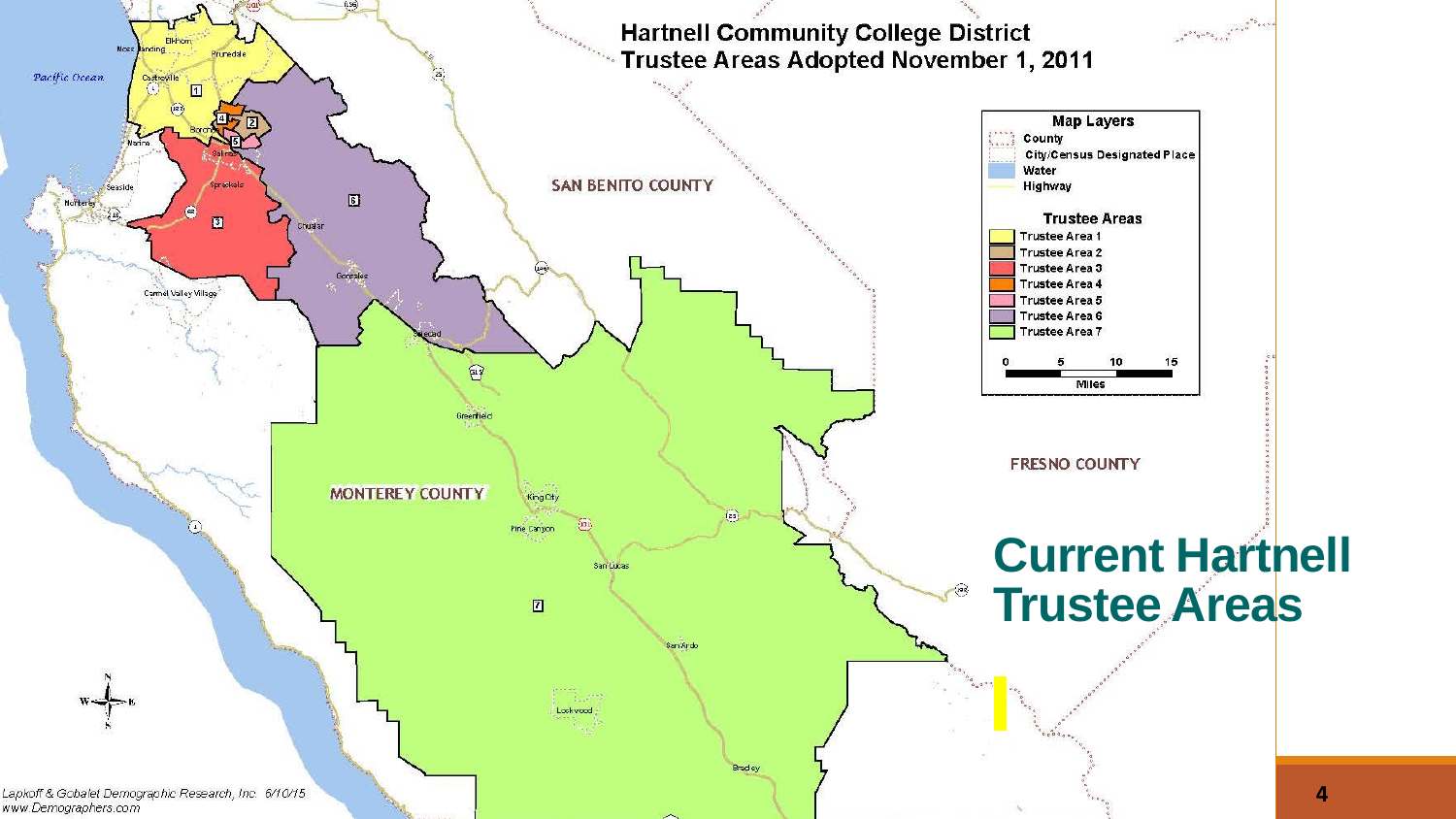#### **Hartnell Community College District** Trustee Areas (Salinas detail) Adopted November 1, 2011



**GIG Nativities** 

REBECRE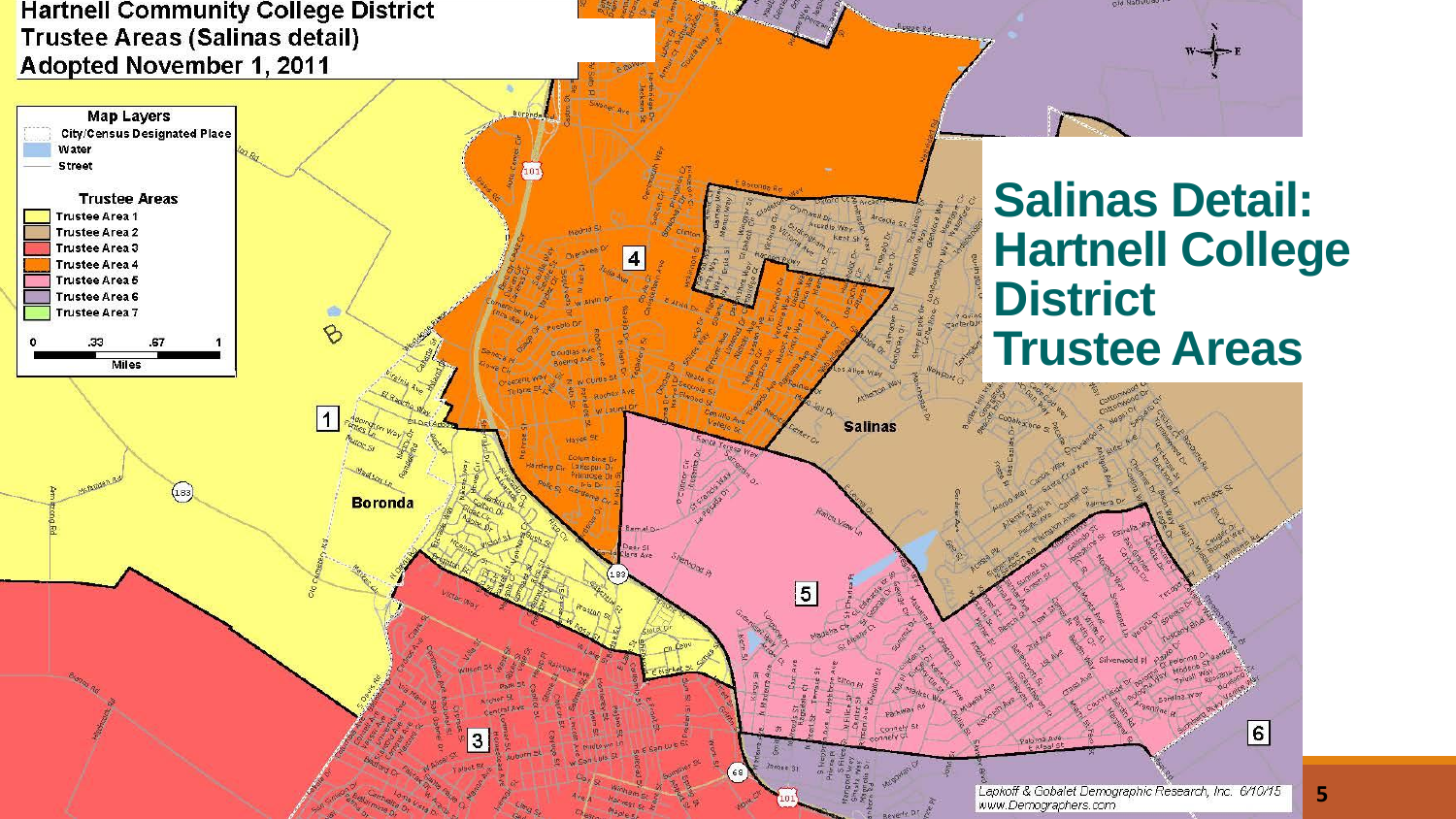### **Legal guidelines that demographers follow:**

#### **Federal law:**

- **Population equality**
- **Voting Rights Act**
- **State Education Code**
- **Optional: New state laws**
	- **Criteria to use**
	- **Public outreach**

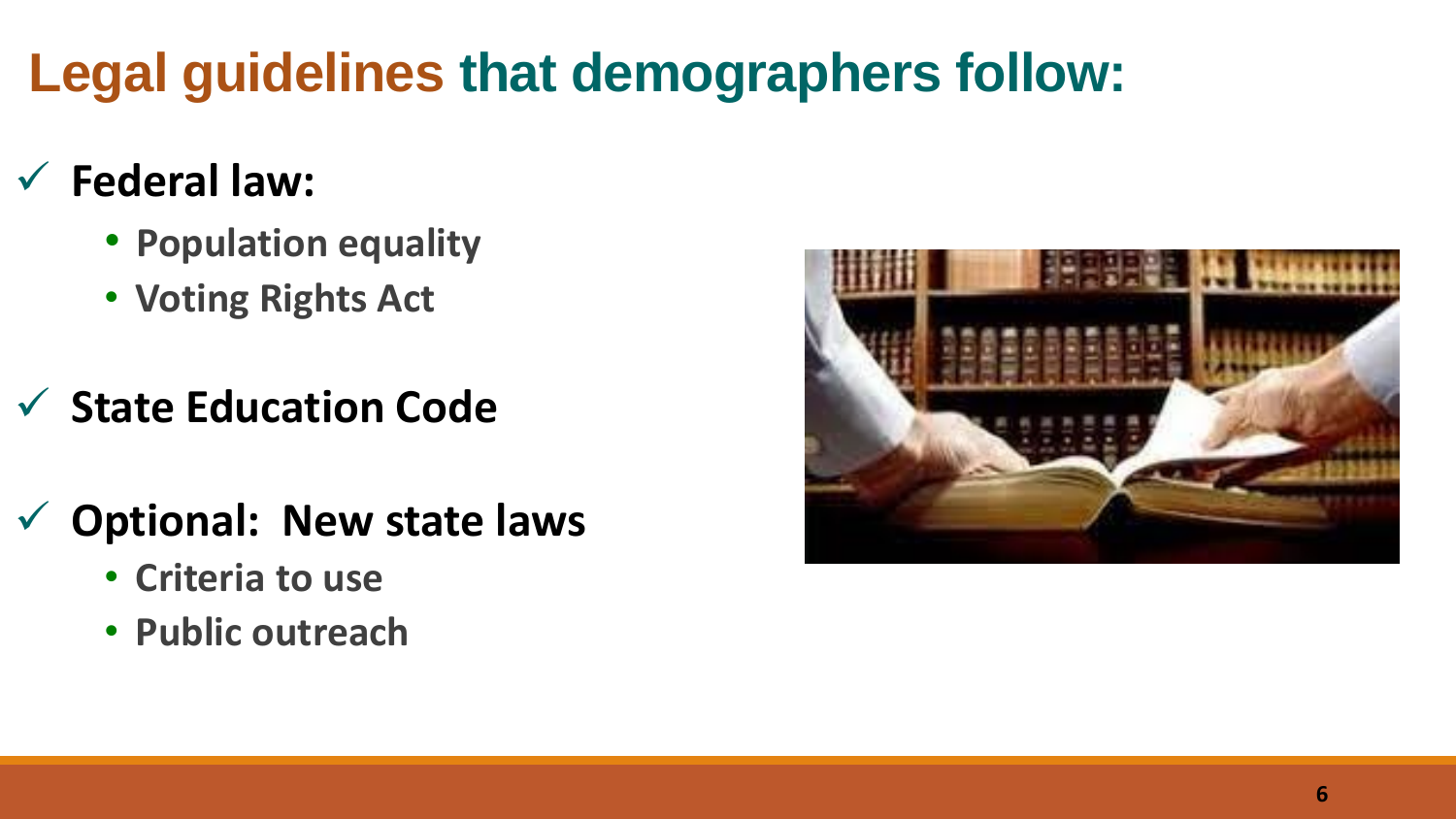### **Federal Legal guidelines**

- **1. Population equality**
- **2. Section 2 of the Federal Voting Rights Act: gives protected groups the opportunity to elect candidates of choice**

*U.S. Supreme Court decisions (Shaw v. Reno (1993) and others) say that under most circumstances, race cannot be the "predominant" factor in (re)districting.* 

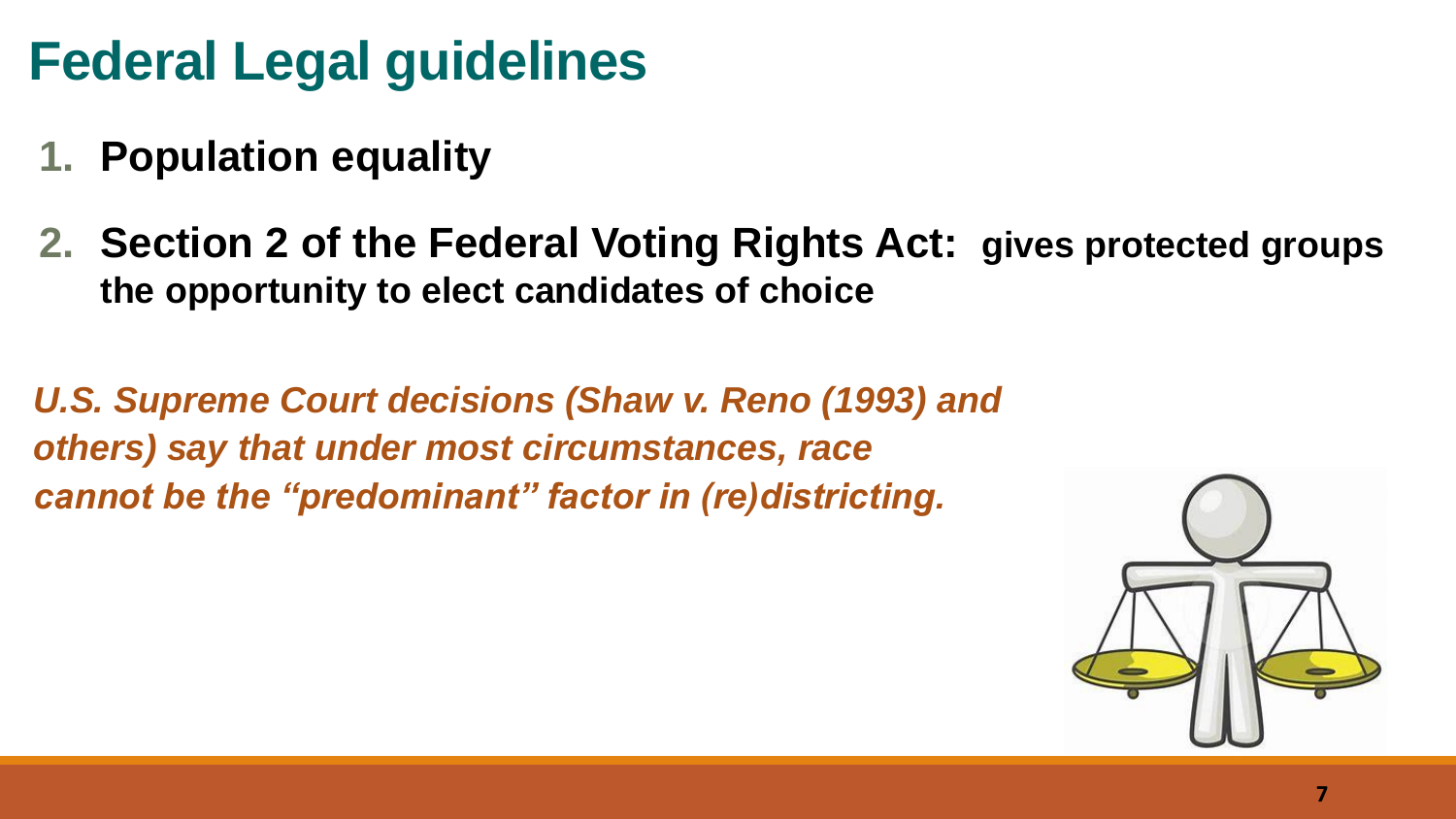**Legal guidelines that demographers follow: When is redistricting necessary?**

> **Redistricting IS required if Trustee Areas no longer have equal populations**

**Redistricting is NOT required If Trustee Area populations are (almost) equal using 2020 Census data**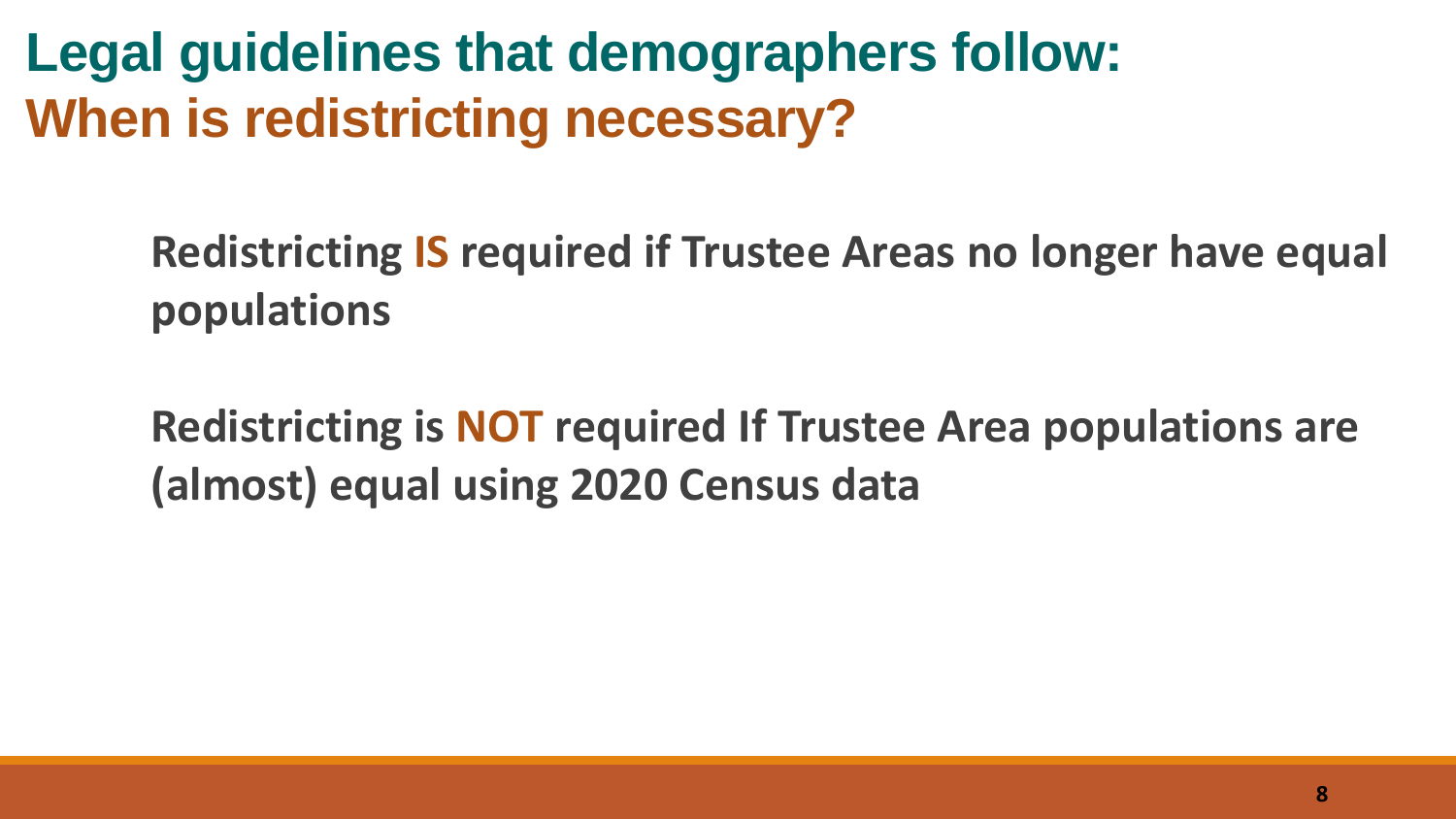### **State Law, optional for school districts**

**California's FAIR MAPS Act (AB 849, 2019) applies to cities and counties only but suggests** *best practices* **for school districts. Law lists criteria, in order of priority, that should/should not be used during plan drawing.**

- **1. Federal Law**
- **2. Geographically contiguous**
- **3. Geographic integrity of communities of interest (especially do not split communities of protected groups)**
- **4. Geographic integrity of cities and unincorporated communities**
- **5. Easily identifiable and understood boundaries**
- **6. Geographic compactness**
- **7. NO political party considerations**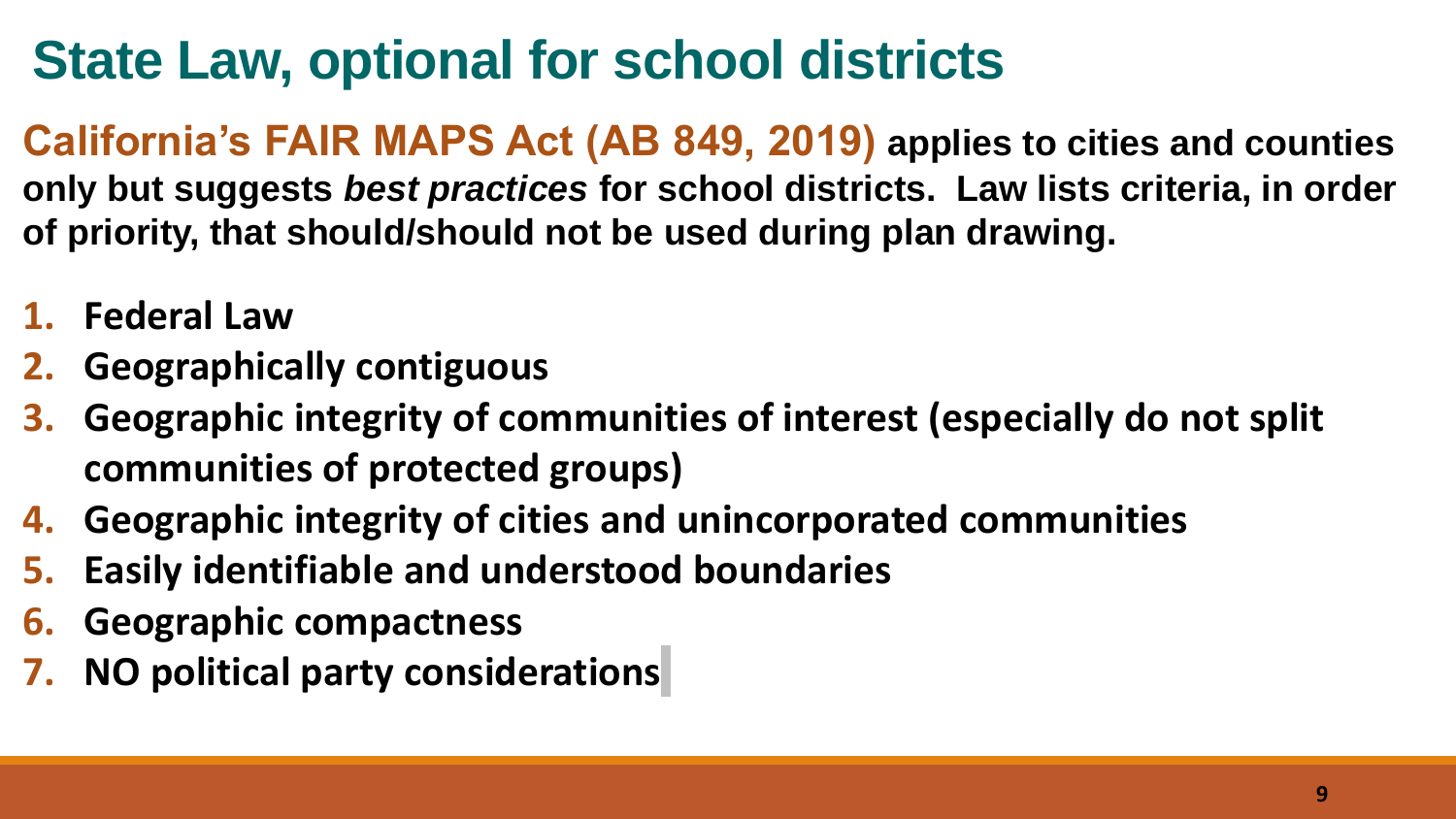### **Optional State Law (continued)**

**FAIR MAPS Act (AB 849, 2019)** *also requires* **that cities and counties have public outreach and participation:** 

**1. Hold at least 4 public hearings, with specific protocols**

- **a) Set starting time for meetings/hearings on redistricting**
- **2. Take steps to encourage residents of the jurisdiction to participate in the redistricting process** 
	- **Redistricting website**
	- **Translation services**
	- **Other outreach**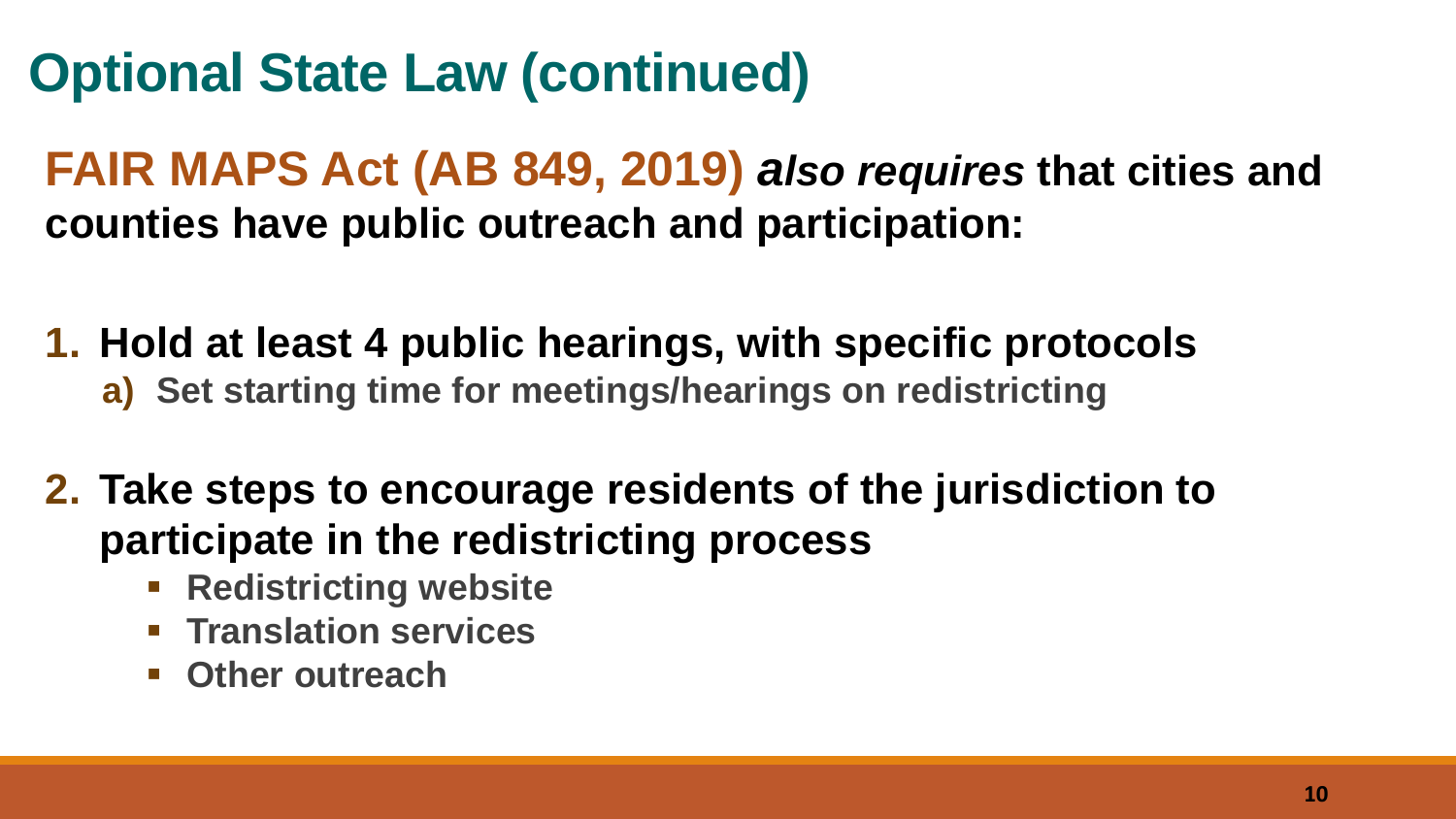#### **We must comply with the laws, but there are tradeoffs:**



**1. All redistricting criteria can rarely (if ever) be optimized simultaneously.**

**2. We recognize tradeoffs when comparing scenarios.**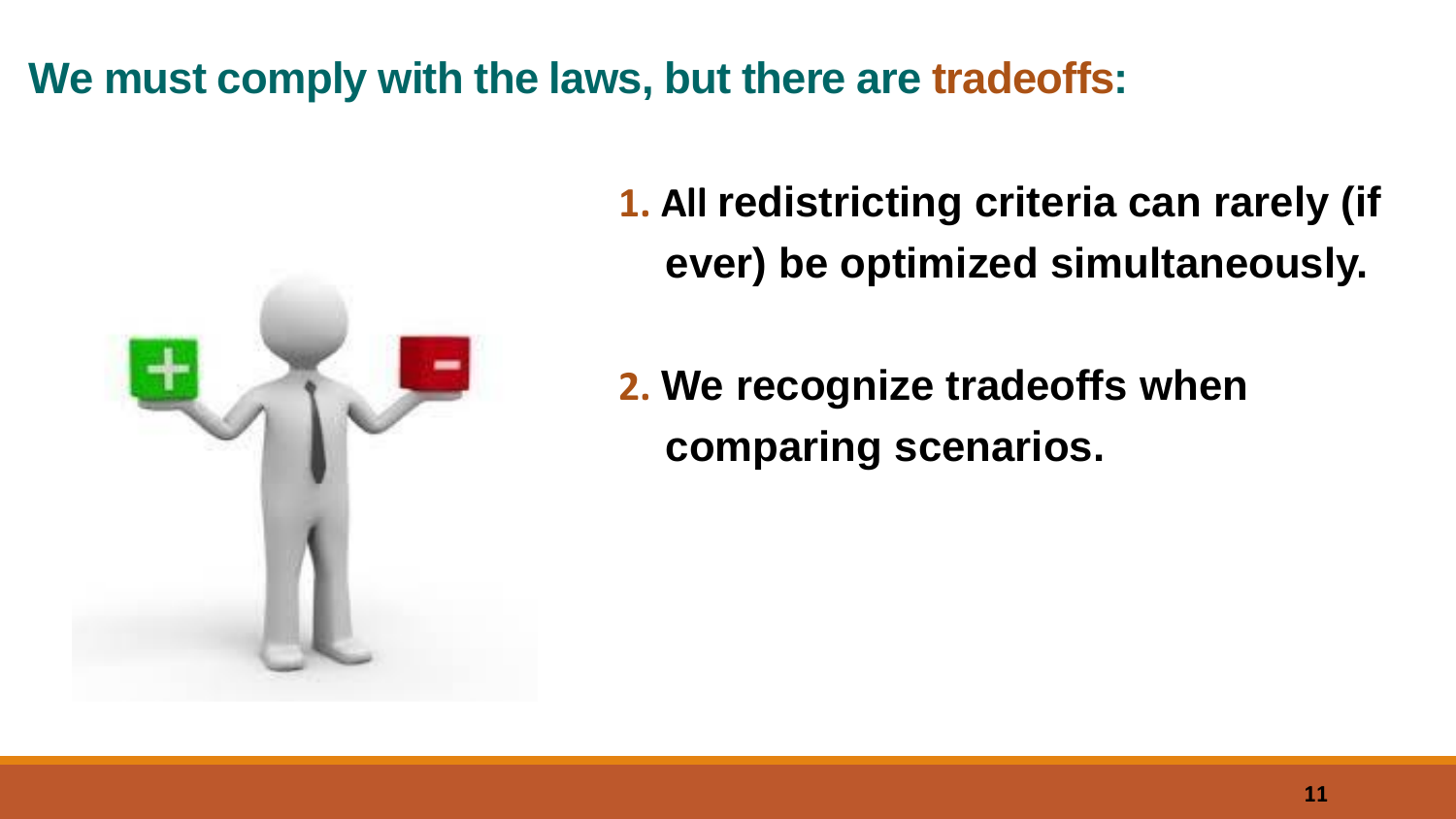### **Communities of Interest (COIs) - Examples**

**COIs are contiguous areas where people share common social and economic interests and should be in a single Trustee Area or be considered when drawing Trustee Area boundaries:**

- **COI can be individual school districts**
- **Recognized neighborhoods**
- **Cities and unincorporated communities**
- **Areas with similar living standards, including similar income and educational levels**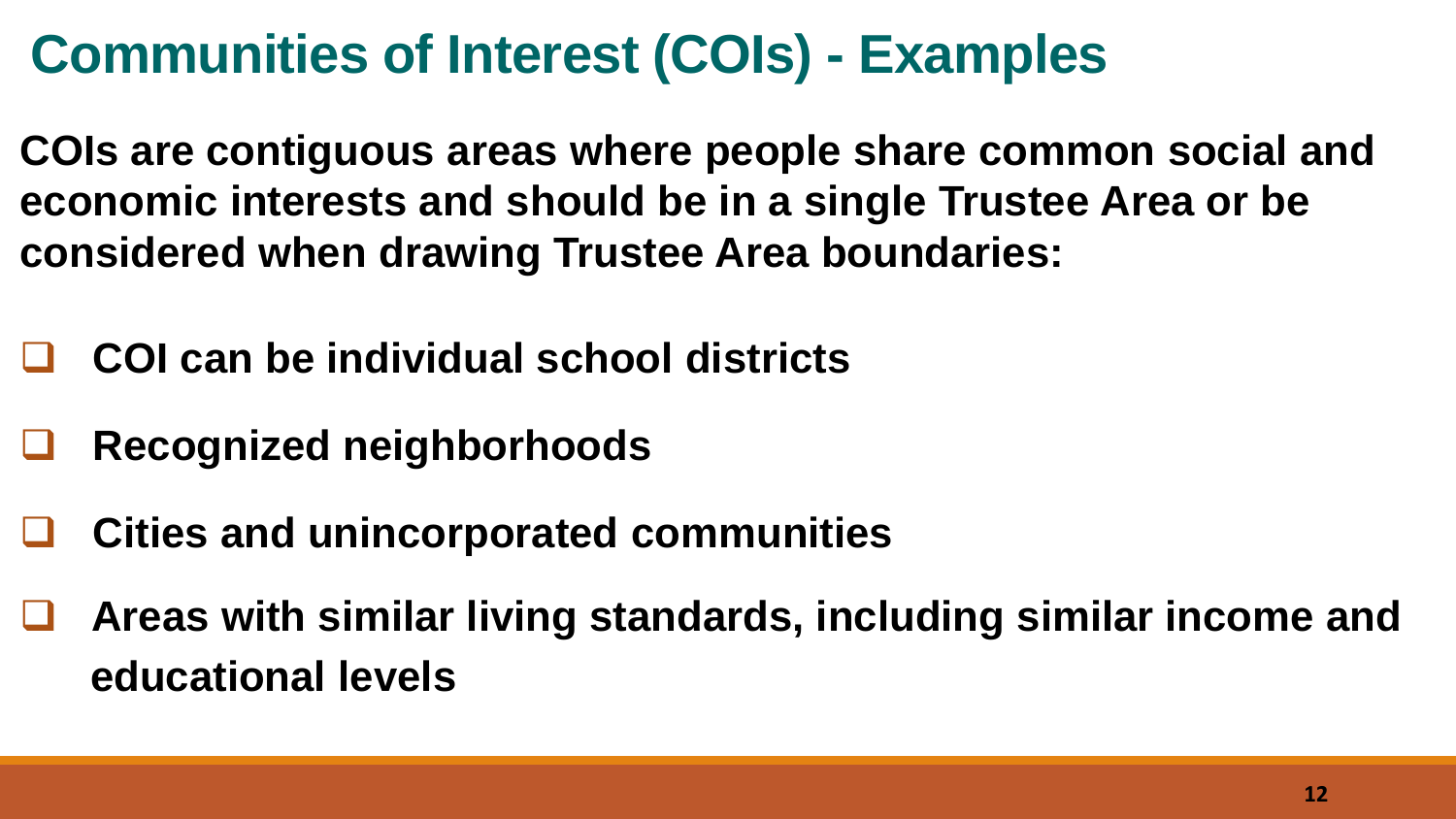### **Timeline**

#### **July – August 2021 (before population counts are released): Redistricting Advisory Commission is formed.**

#### **August 16 2021 – Census data released; Mid-September – Adjusted data released**

#### **Mid- October 2021**

**Demographers provide an orientation meeting for Commissioners to review process and criteria and show the imbalance among trustee areas. Also, Commission takes public comments on Communities of Interest.** 

#### **November 2021 – January 2022 (approximately):**

**Draft plans are presented to the Commission. Continue revising maps until a consensus is reached and/or no new plans are needed.**

#### **February 2022:**

**Commission's recommendation presented to the Board of Trustees.**

#### **Before March 1, 2022:**

**Board of Trustees adopts a new districting plan.**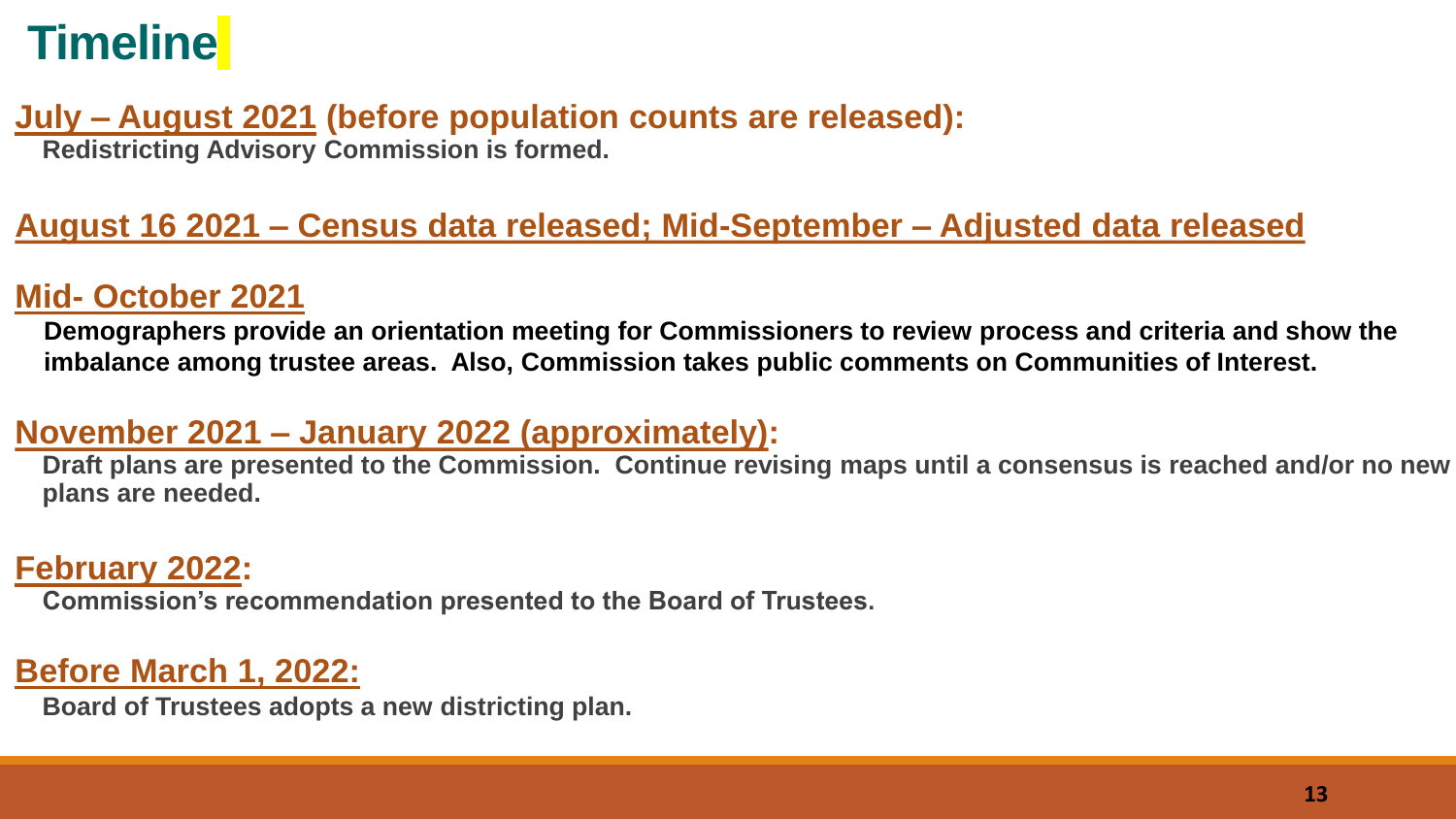### **Next Steps:**

- **1. Redistricting Commission: select commissioners; schedule commission meetings**
- **2. Board of Trustees to decide on the role of the commission – advisory or independent or hybrid**
- **3. Website: set up page about the redistricting process on Hartnell's website, describing process and providing schedule of meetings (LGDR will suggest some of the content)**